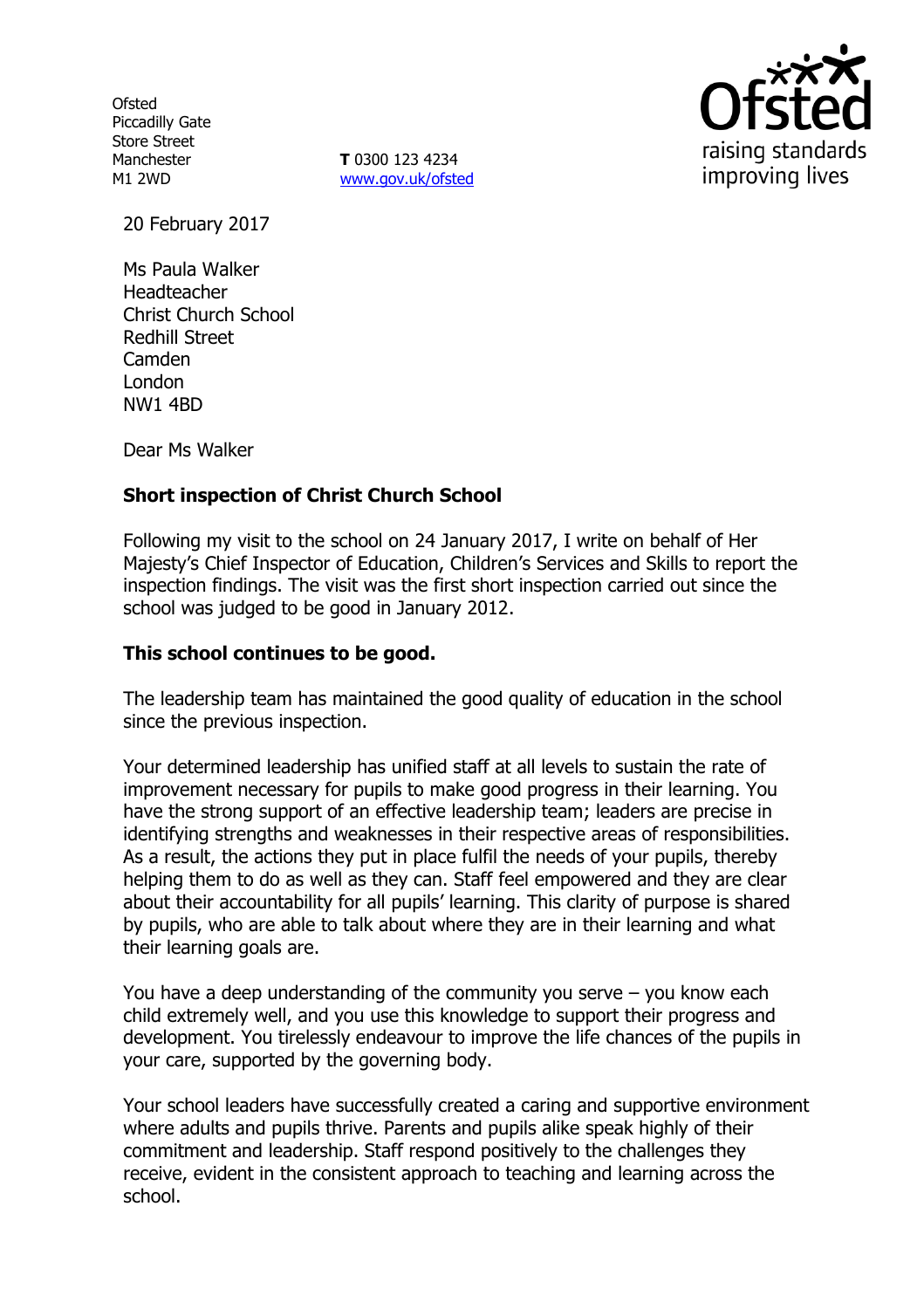

Pupils' learning behaviour is excellent and the ones I spoke to during the inspection were very aspirational. This is helped by their access to a wide range of activities outside the formal curriculum, including piano lessons and master classes for able mathematicians. They have also enjoyed being visited by the Mayor of Camden and sports personalities.

The previous inspection report identified the need to raise achievement in mathematics and improve boys' writing. The school has been successful in raising the achievement of most groups of pupils. However, 2016 national assessments showed that there is still work to be done to improve the rates of progress of some lower-attaining pupils in writing and the most able disadvantaged pupils in mathematics. This is why we agreed that these should be key lines of enquiry for this inspection.

### **Safeguarding is effective.**

The leadership team has ensured that all safeguarding arrangements are fit for purpose and records are detailed and of high quality. There is a strong culture in the school of keeping pupils safe and secure. Staff training is up to date. There is a sense of vigilance among staff at all levels, reflected in recorded concerns and incident sheets.

Pupils feel safe in school. They talk about the variety of ways available to them to express their concerns and worries. They say they can talk to a 'playground friend' or an older pupil identified by a badge awarded for displaying caring behaviour. They also talk about a 'letter box', where they can drop a letter containing any concern or worry. The school confirmed this is a self-referral system where pupils access the services of a counsellor. This has proven to be an effective avenue for identifying safeguarding concerns for some pupils. Pupils express confidence that they can talk to any member of staff, including yourself. This reflects your 'open door, approachable' policy.

### **Inspection findings**

- $\blacksquare$  My first line of enquiry was to look at what the school has done to improve the quality of pupils' writing, focusing on the progress of particular groups. You have worked hard on this since the previous inspection. Teachers ensure that pupils write for an audience and for a purpose. This was seen, for example, in pupils' letters expressing their views on issues like climate change and the construction of HS2 (high-speed railway). You have developed teachers' skills when modelling writing for pupils. You have also improved teachers' and pupils' use of targets. In their books, pupils consistently demonstrate progress against the targets set for them, and use these targets to evaluate their own learning.
- In particular, pupils with low starting points now make rapid progress. Their writing has been enriched by preparatory activities involving vocabulary development, investigating genres and building literary skills. Such activities contribute to pupils' increasing competence in writing extendedly, using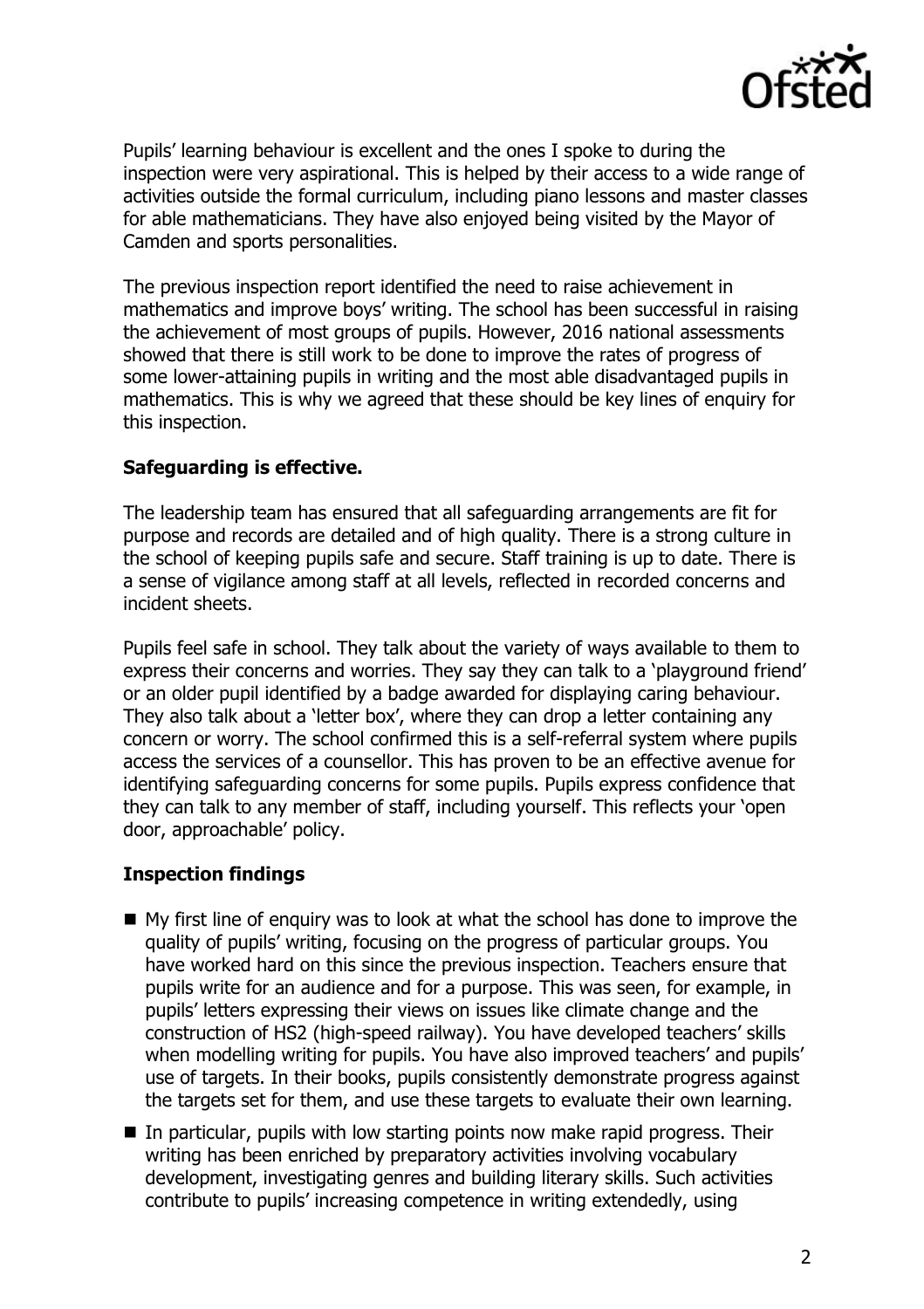

sophisticated writing techniques and ambitious vocabulary. Teachers are also stretching and challenging the most able writers, enabling them to flourish.

- The teaching of mathematics and pupils' achievement in the subject have also improved considerably since the previous inspection. By the end of Year 6, pupils' progress is similar to the national average.
- The introduction of mathematics meetings has ensured that teachers provide additional focused time for pupils to work on weaker areas in mathematics. Middle leaders analyse pupils' performance in the national tests to ensure that teaching is addressing aspects that have been weaker in the past. In books, current pupils demonstrate good progress in mathematics over time. However, the school is not yet consistent in providing pupils with frequent and varied opportunities to consolidate mathematical skills and demonstrate mastery. In particular, the most able pupils, including the most able disadvantaged, are not challenged and stretched enough to achieve greater depth in mathematics. Pupils agree that if there is any subject where they need more challenge, it would be mathematics.
- $\blacksquare$  I also looked at the achievement of children in the early years, which has fluctuated in the past. Children join the Nursery or Reception class with attainment below that typical of their age. With a high proportion of children who speak English as an additional language, their language and communication development is lower than typically expected. Strong provision in the setting enables children to make rapid progress. The proportion of children achieving a good level of development is increasing year on year.
- The learning environment, both indoors and outdoors, supports children's vocabulary development and their understanding of number. Adults are well trained and their prompt intervention helps to consolidate and extend children's knowledge and skills. Records of observations of children's learning provide adults with information on their development that is used to plan activities to meet children's needs and interests.
- Finally, I focused on attendance and found that it has been improving year on year. You take a lead role in ensuring that pupils attend regularly and this has sent a clear message to the whole school community. When pupils' attendance has been less than good, you have worked with families and external agencies to remedy this. The progressive system of intervention you have put in place has secured attendance rates which are in line with national average. You have the support of the governing body and the local authority's education and welfare officers in implementing this system.
- School records show higher rates of absence on the part of pupils who have special educational needs and/or disabilities. Persistent absence is often linked to children's medical needs. You have mitigated the adverse effect of this by liaising with family support workers and convening 'structured conversations' for learning provision to continue for the child despite absence.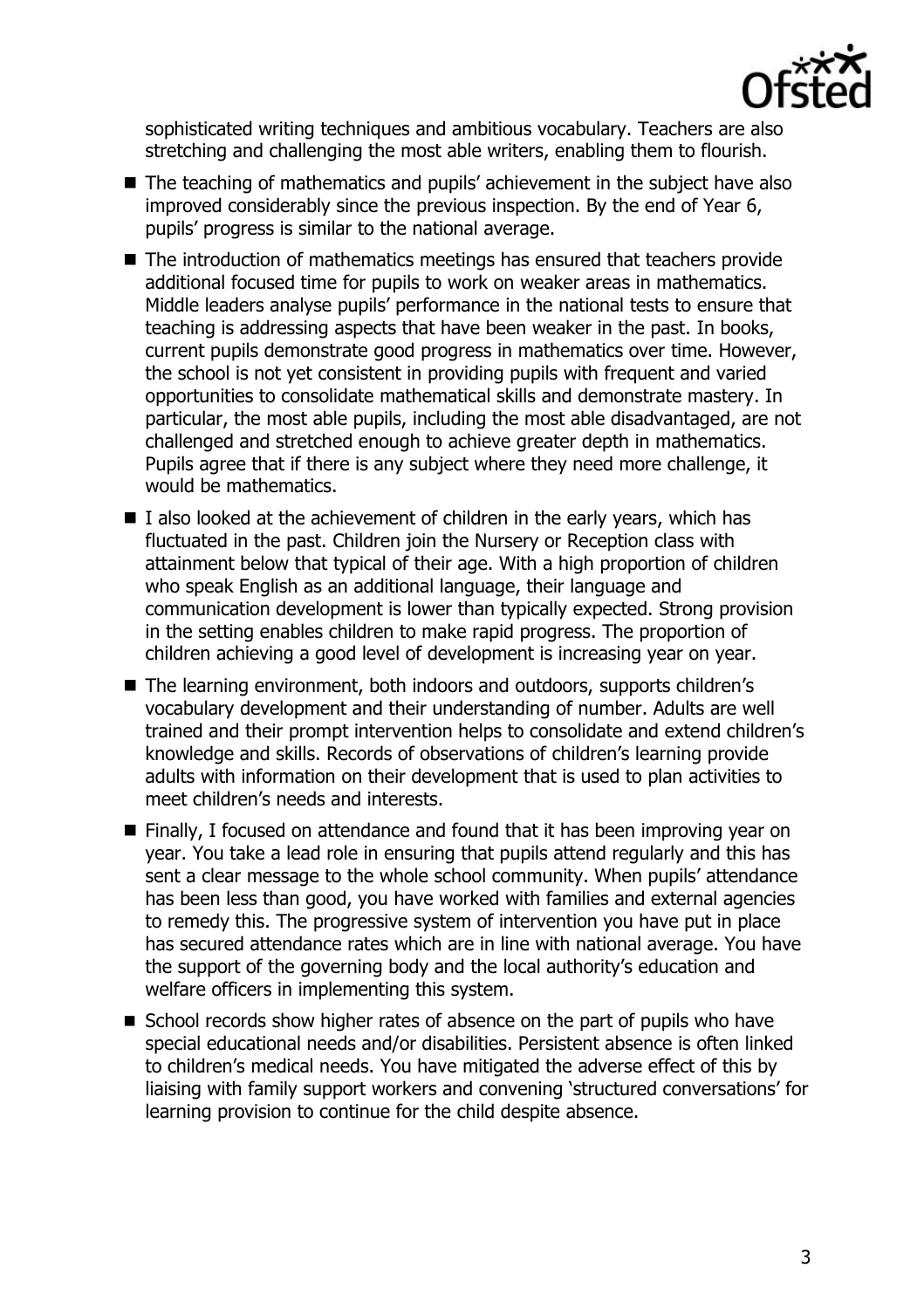

# **Next steps for the school**

Leaders and those responsible for governance should ensure that:

- $\blacksquare$  pupils are provided with opportunities to demonstrate mastery in mathematics
- $\blacksquare$  the most able pupils, including the most able disadvantaged, are stretched and challenged to achieve greater depth in mathematics.

I am copying this letter to the chair of the governing body, the director of education for the Diocese of London, the regional schools commissioner and the director of children's services for Camden. This letter will be published on the Ofsted website.

Yours sincerely

#### Edison David **Ofsted Inspector**

### **Information about the inspection**

I agreed to prioritise the following areas with the school at the start of the inspection.

- What actions have school leaders taken to ensure that more pupils, including those who need to catch up and those identified as most-able, make good progress and achieve higher standards in writing?
- What actions have school leaders taken to improve the attainment and progress of pupils, particularly of disadvantaged and most disadvantaged pupils, in mathematics?
- What accounts for the year-on-year variation in the proportion of pupils achieving a good level of development in the early years foundation stage?
- How effectively do leaders address issues relating to pupils' attendance? What steps have leaders taken to improve the attendance of pupils who have special educational needs and/or disabilities?

I carried out the following activities to explore these areas during the inspection.

I discussed the work of the school with you, the two assistant headteachers, and with middle leaders. I also considered responses to Parent View and the paper copies of the survey sent to the school by parents. I met with a group of pupils to discuss their experiences in lessons, the extent to which they feel safe, and also their views on learning and behaviour in general. I held discussions with the local authority's representative, and a representative from the Diocese. I met with three governors, who were able to provide me with additional information. I also considered documentation provided by the school and information posted on the